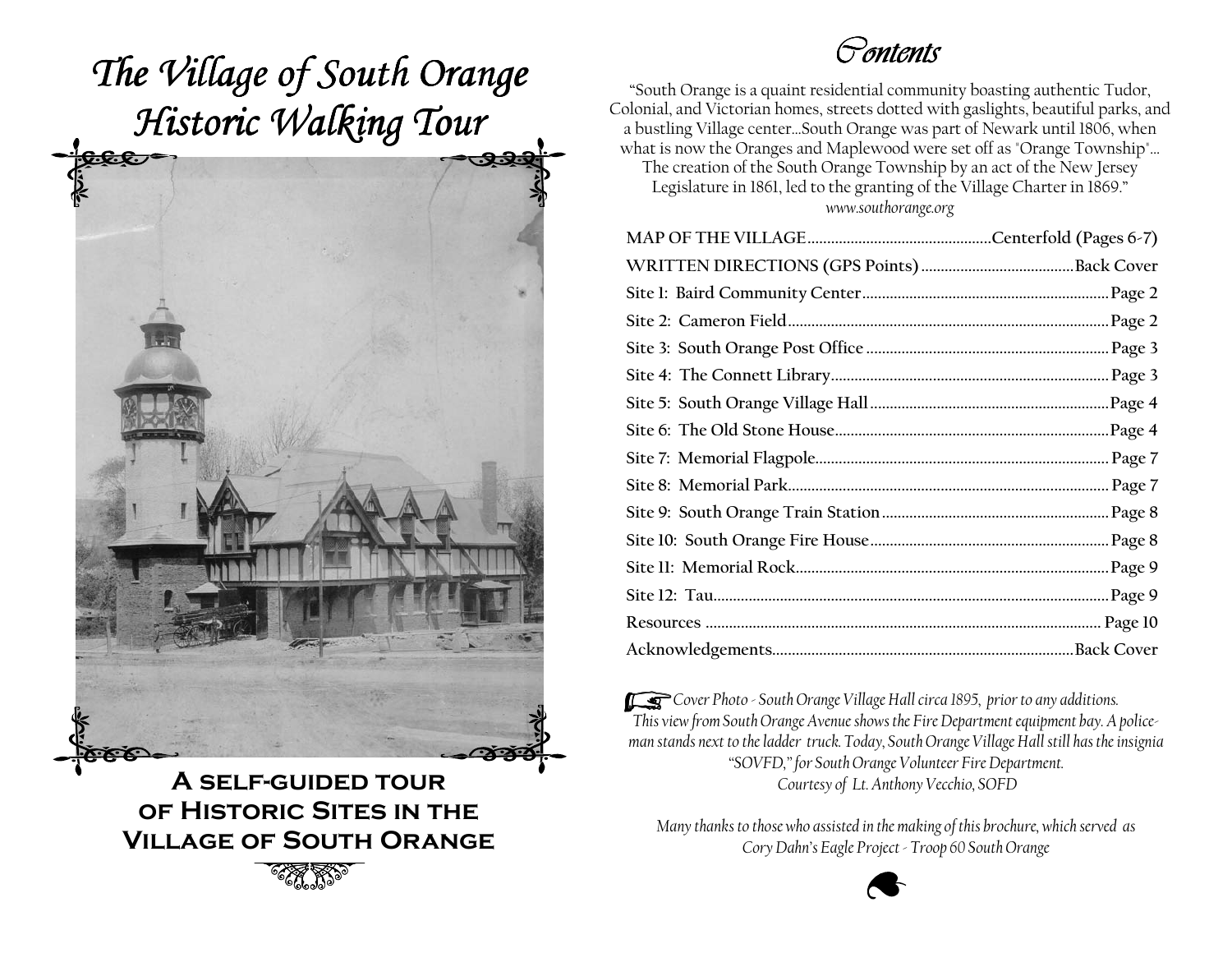#### 1. BAIRD COMMUNITY CENTER  $\rightarrow$  3. Post Office

In 1889 residents established the South Orange Field Club. This was a members-only organization that met in Edwin Mead's Barn. Seven years later, in January 1896, the barn burned to the ground and the club immediately began building a new clubhouse. It featured 14 clubrooms, a veteran's recreation room, pool



tables, four bowling alleys, a craft shop and three kitchens. By 1929, more sports activities were available and the private club evolved into a community center. In 1930, 14 rooms were added and the South Orange Field Club was renamed the Baird Center. In addition to serving the welfare needs of the community, the Baird has since become the hub of both cultural affairs and recreation for the Village.

#### → 等表 → 等表 → 等表 → 等表 → 等表 → 等表 2. Cameron Field

 From about 1900 until the mid 1920s, Cameron Field was private property owned by the South Orange Field Club. A nine hole golf course named the Lone Oak Links was part of Cameron Field. The 9th hole was positioned where the baseball diamond is currently located. From about 1900 until 1935, baseball was one of the main attractions across the country. In the 1920s, baseball clubs often marketed the game by having professional players play baseball with local ball clubs in exhibition games. Typically, crowds gathered at the South Orange Field Club (as we now know, this was later known as the Baird Center) to watch the home team play semi-professional teams and numerous touring African-American Teams, including the Black Yankees, Pittsburgh Crawfords, Cuban Stars and the Washington Pilots. One game took place on October 29, 1929. Twelve thousand spectators, including 35 major-league ballplayers brought baseball fever to Cameron field to watch legendary players Babe Ruth and Lou Gehrig play in an exhibition game for South Orange. Spectators each paid the \$1 admission to squeeze into the grandstands and crowd around the diamond that fall afternoon. Ruth hit a home run into the

right field stands and Gehrig hit two homers. One of Gehrig's shots traveled 600 feet as it cleared the centerfield wall and the Lackawanna Railroad tracks to hit a house on Vose Avenue. Fourteen dozen baseballs were used that day when South Orange defeated New Brunswick 7 – 6. Today, the local Cal Ripkin League's motto is "South Orange Baseball: "Where Legends Played."





In 1937 the current South Orange Post Office opened its doors to the public. It was constructed during the 1933-1940 term of Postmaster General James A.

Farley. In 1939, the U.S. Department of the Treasury held a competition to commission painted murals for decoration inside post offices. The first prize winning artist got to paint a scene in the Bronx post office. The second prize winner was assigned to the South Orange post office. Bernard Perlin (who was then 21 years old) won the \$2,000 commission to paint the mural of this choice. He spent nine months on the painting, which shows recreational pursuits popular in South Orange at the time.

### 4. The Connett Library → 等表中的文化→ 第三个十多元的十多元的

When the original library, located on the  $2<sup>nd</sup>$  floor at what was 75 South Orange Avenue (now Dunkin' Donuts) became too small, Eugene Connett donated land at the corner of Scotland Road and Taylor Place for a library. He made this donation on the condition that subscribers raise \$7,500 to build the library. Five hundred families donated funds to build it and cover all of the expenses. The Village's second library



opened its doors on May 8, 1896. By 1960, a larger library was needed due to expanded circulation. The current library opened in 1968 and is located adjacent to the Connett Building.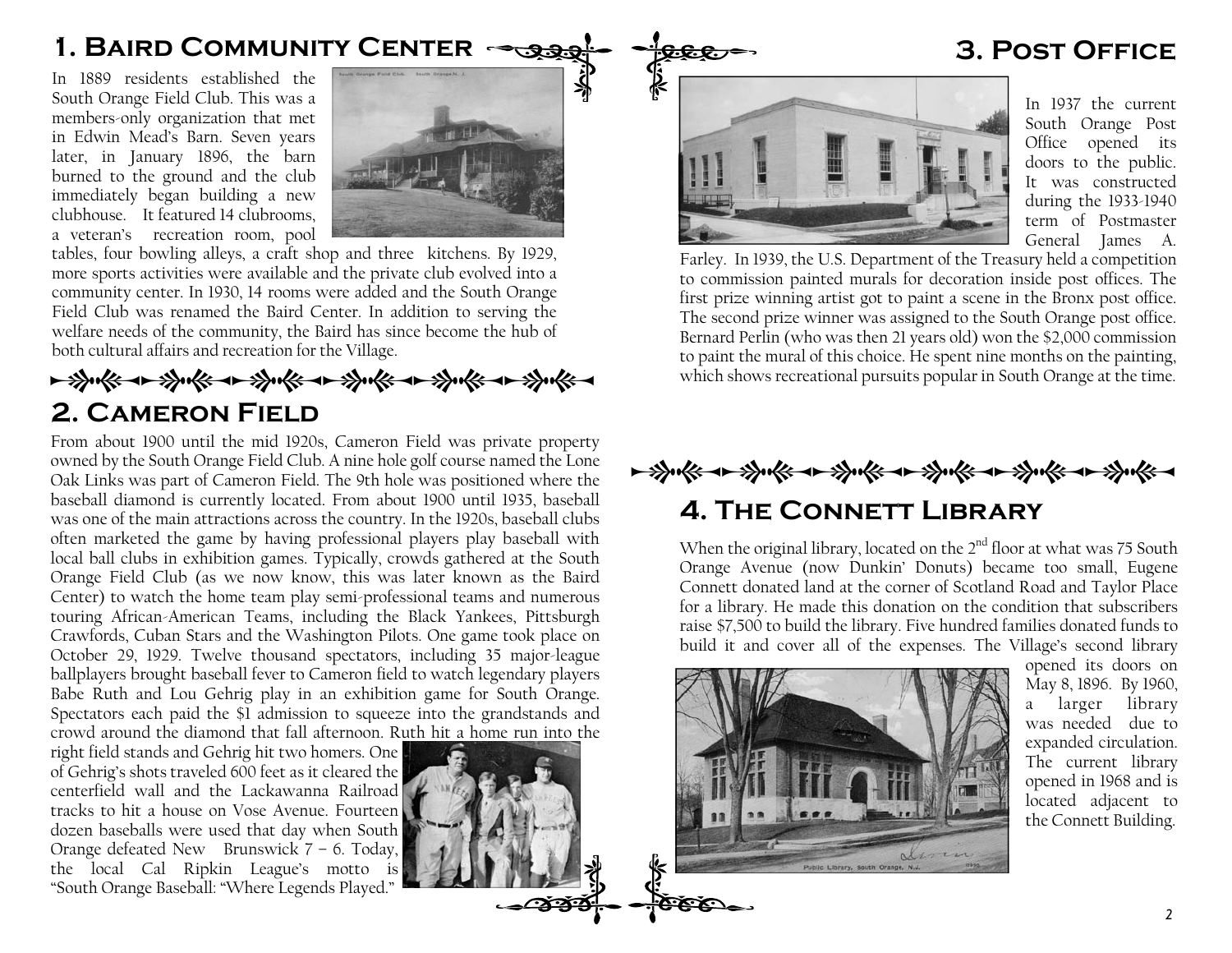#### 5. Village Hall

South Orange built Village Hall to accommodate more than offices – it was home for the Police and Fire Departments. The Fire Department used the tower to hang their long fire hoses out to dry. Atop the tower was a bell used to notify residents of local emergencies. Designed by architects



Rossiter & Wright of New York City, Village Hall is a half timber construction reminiscent of European architecture from the Elizabethan period. Construction of the building was completed circa 1895 (see front cover for early photo). In 1975 it was listed on the New Jersey Register of Historic Places and received national landmark status in 1976. Legend has it that the clock on Village Hall was the inspiration for Edward Stratemeyer's Nancy Drew Mystery, The Secret of the Old Clock (1930).

→学术→学术→学术→学术→学术→→学术→

#### 6. The Old Stone House

The original walls of what residents now call the Old Stone House predate 1680 when the property was named in a land grant made to Edward and Joseph Riggs, and Nathaniel Wheeler. Historians estimate that Dutch settlers built the farmhouse between 1666 and 1680 when they arrived in Newark. Renovations in 1877 and 1896 transformed the farmhouse into a Queen Anne, shingle-style mansion. In 1773, Dr. Bethuel Pierson brought the property and in 1867 William A. Brewer Jr. bought the home and named it "Aldworth." Brewer was president of

Washington Life Insurance Company in New York City and lived in the house for 50 years, until 1916. Subsequently, Dr. George C. Albee purchased the house and lived there with his wife and children for several years.



#### 7. Memorial Flagpole

This Memorial Flagpole is located on an island at the intersection of South Orange Avenue and Irvington Avenue. On its base are inscribed the names of the fallen heroes of World War I (1914-1918). Of the 116,708 U.S. soldiers who died during WWI, 6 were from South Orange. Cast in bronze and mounted on granite, the Memorial Flagpole cost \$20,000. It was constructed circa 1924.





→学天下→学天下→学天下→学天下→学天下→

#### 8. Memorial Park



The Village Cemetery was located on this site from 1828 to 1926. When the cemetery fell into disrepair, many headstones were vandalized. As a result, this ten foot monument and park was created in 1926. The monument lists the names of villagers, citizens, and veterans who were originally buried in the cemetery. The names are listed alphabetically; there are no military designations or dates of death. Many of the names are members of old South Orange



families.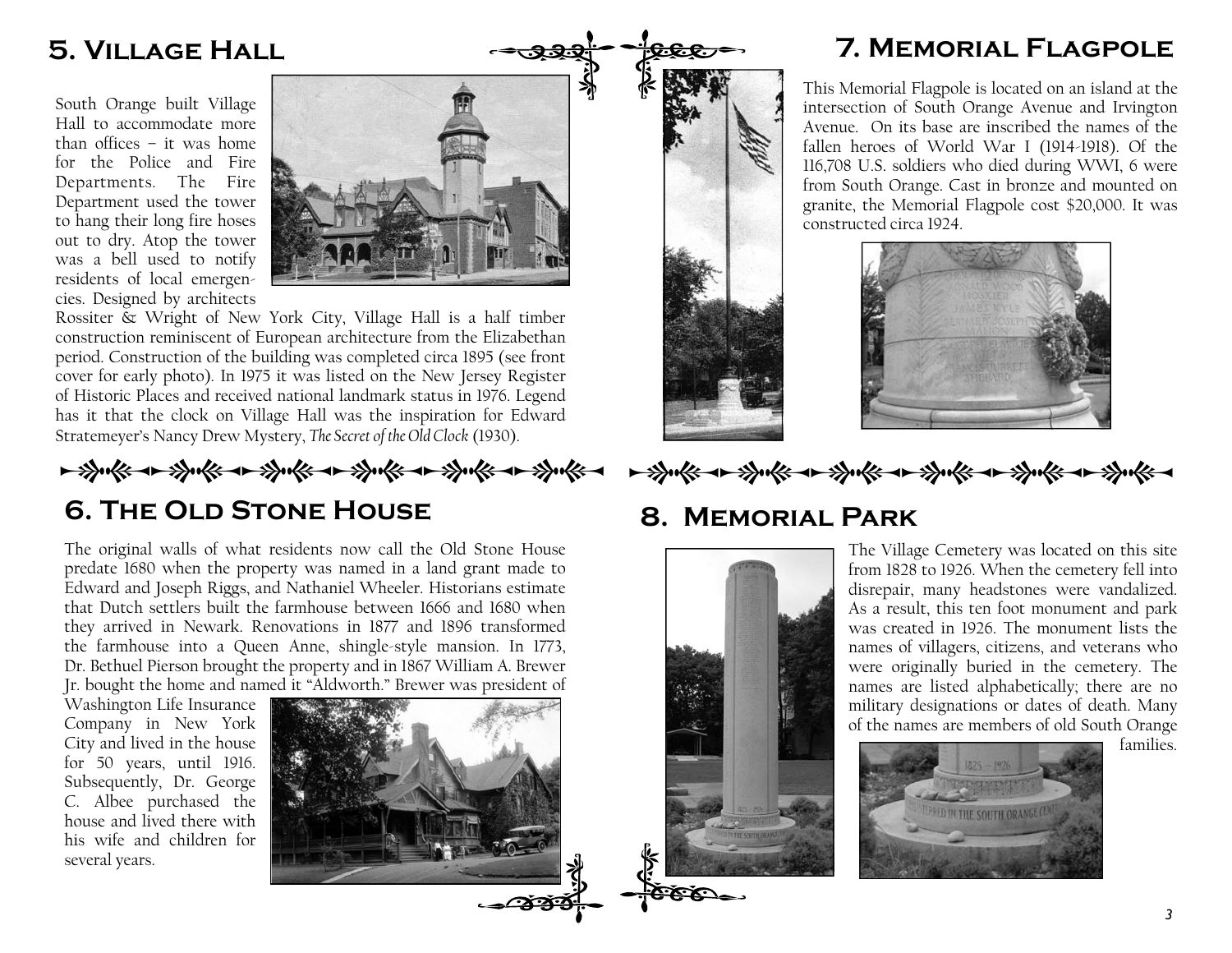#### 9. The Train Station

As early as 1837, the Morris & Essex Railroad brought passengers from New York and Newark to South Orange, where they arrived at the South Orange train station. The train station served as more than a rail passenger hub; it was used for communications. Mail trains dropped off bags of



mail and rail line ticket sellers used Morse Code to send messages. Before the advent of telephones, whenever someone in town needed a doctor, a white flag was posted at the train station. The railroad line built the first station at ground level, but soon discovered that ground level tracks were a hazard for animals and pedestrians who were occasionally mowed down by oncoming trains. Eventually the railroad wanted to streamline the grades along the tracks, so in 1914, yearlong construction began on a train station with elevated tracks (ground level station pictured above). The current Train Station and elevated track were completed in 1915 . It was listed on the NJ State and National Historic Registers in 1984.

- Sucke a spoke a spoke a spoke a spoke a

#### 10. The Fire House

Built circa 1926, the new firehouse has three bays for fire trucks and includes a training tower designed with vented louvers in place of windows. Those louvers are used to circulate air to dry fire hoses. Twelve lengths of hoses can be hung and dried in the tower at one time. In addition to the fire trucks, which continually stand ready, a large kitchen

accommodates the firemen, who grocery shop and cook for themselves. Upstairs, firemen sleep in twin beds and have use of a weight and exercise room. The Fire House was listed on the NJ State and National Historic Registers in 1998.



#### $f_{\text{R.E.}}$  11. MEMORIAL ROCK



On Memorial Rock, located by the South Orange Duck Pond, three plaques honor 70 South Orange war heroes, who lost their lives during past military conflicts. The three plaques list those who died during World War II, the Korean War, and the Vietnam War. Of the 416,800 U.S. soldiers who died in WWII, 59 were from South

 Orange. During the Korean War, 36,913 soldiers died; 6 were from South Orange. In the Vietnam War, of the 58,077 soldiers who lost their lives, 5 were from South Orange. Each Memorial Day, South Orange honors its fallen soldiers with a ceremony at the Memorial Rock.



#### 12. Tau

Sculptor, painter and architect Tony Smith was one of the most influential artists of the 20<sup>th</sup> century. He began his career as an apprentice to well-known architect Frank Lloyd Wright. However, instead of becoming an architect, Smith evolved as an internationally known sculptor. Smith was born in South Orange. For most of his life, he lived and worked in his home on Stanley Road, located in the Montrose Park section of South Orange. Smith was friends with many prominent artists including Barnett Newman, Jackson Pollock, Mark Rothko and Tennessee Williams, who often visited him at his Montrose Park home and studio. Tau is a black painted steel sculpture measuring 14 feet high, 21 feet wide, and 12 feet

deep. Smith created the original model in 1961-1962. As is common with many sculptors, Smith envisioned creating his works in limited editions of three. The first Tau sculpture is located in front of Hunter College in New York City. The second Tau is here in Meadowlands Park, on the slope between the Duck Pond and North Ridgewood Road. It was installed in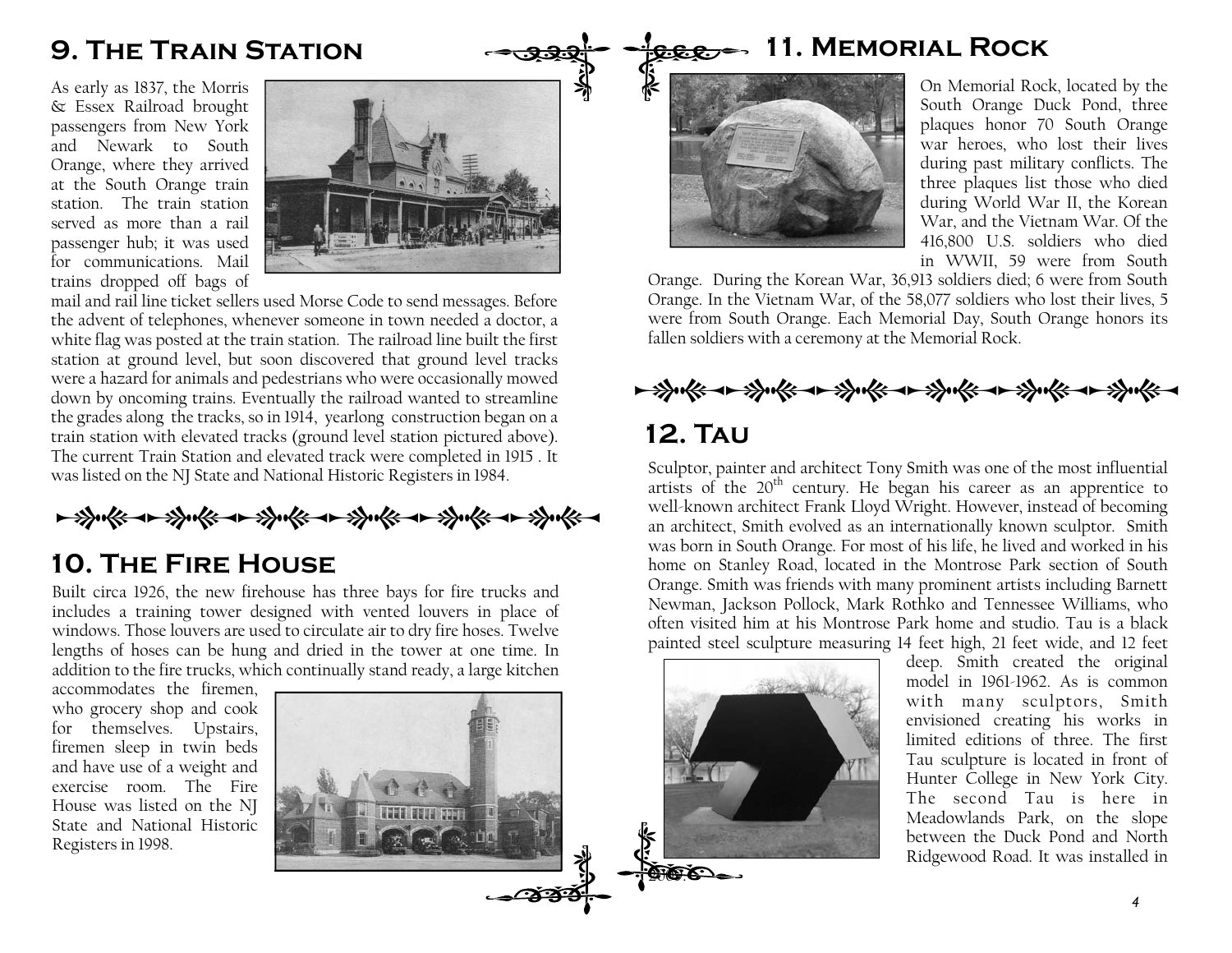#### Resources

| $\sim$ worm oo                                                                  |  |
|---------------------------------------------------------------------------------|--|
|                                                                                 |  |
| Photo Courtesy of Amy Dahn                                                      |  |
| Text by Naoma Welk                                                              |  |
|                                                                                 |  |
| Photo Courtesy of South Orange Public Library                                   |  |
| Text by Naoma Welk                                                              |  |
|                                                                                 |  |
| Photo Courtesy of Naoma Welk                                                    |  |
| Text by Naoma Welk                                                              |  |
|                                                                                 |  |
| Photo Courtesy of South Orange Public Library                                   |  |
|                                                                                 |  |
| Text by Naoma Welk                                                              |  |
|                                                                                 |  |
| Photo Courtesy of South Orange Public Library                                   |  |
| Text by Cory Dahn                                                               |  |
|                                                                                 |  |
| Photo Courtesy of Nancy Heins-Glaser                                            |  |
| Text by Naoma Welk                                                              |  |
|                                                                                 |  |
| Photo Courtesy of John Overall                                                  |  |
| Text by Naoma Welk                                                              |  |
| Page 7                                                                          |  |
| Photo Courtesy of Christopher Rodino                                            |  |
| Text by Naoma Welk                                                              |  |
|                                                                                 |  |
| Photo Courtesy of Seton Hall University Special Collections and Archives Center |  |
| Text by Naoma Welk                                                              |  |
|                                                                                 |  |
| Photo Courtesy of South Orange Public Library                                   |  |
|                                                                                 |  |
| Text by Christopher Rodino and Cory Dahn                                        |  |
|                                                                                 |  |
| Photo Courtesy of Christopher Rodino                                            |  |
| Text by Christopher Rodino                                                      |  |
|                                                                                 |  |
| Photo Courtesy of Judy Wukitsch                                                 |  |
| Text by Naoma Welk and Hilda Silverman                                          |  |

- Welk, N. (2002). *Images of America South Orange*. Charleston, South Carolina: Arcadia.
- Welk, N. (2006). *Images of America South Orange Revisited*. Charleston, South Carolina: Arcadia.

#### **ACKNOWLEDGEMENTS**

 Special thanks to the Boy Scouts and Leaders of Troop 60; Andy Brady; Ellen Columbus; Nancy Heins-Glaser; Melissa Kopecky; Doug Newman, Village President; John Overall; Seton Hall University; South Orange Historical & Preservation Society; South Orange Public Library; Lt. Anthony Vecchio, SOFD; The Village of South Orange; Naoma Welk; Judy Wukitsch; and my parents.

## rections

 Walking tour takes approximately 45 - 60 minutes. Total distance: 2.27 miles (2.19 miles omitting Site 8)

Site 1: Begin at the Baird Community Center located on Mead Street.

Site 2: As you exit Baird Community Center, proceed left toward the driveway entrance. Take the crosswalk directly across Mead Street to Cameron Field. (0.05 miles)

Site 3: Turn so you are facing Baird. Turn right, and proceed up Mead Street and turn right on Vose Avenue. Continue on Vose until you reach the South Orange Post Office on the right. (0.22 miles)

Site 4: Exit the Post Office and turn right on Vose Avenue. Make an immediate left on Taylor Place. Walk one block to the corner of Taylor Place and Scotland Road. The Connett Library is on your left. (0.10 miles)

Site 5: South Orange Village Hall is across the street from the Connett Library at the corner of Scotland Road and South Orange Avenue (0.02 miles)

Site 6: From the corner of Scotland Road and South Orange Avenue, turn left and proceed up South Orange Avenue, traveling east. Continue past the Memorial Flagpole and Prospect Street until you reach the South Orange Police Station. Turn left into the driveway of the Police Station and you will see The Old Stone House at the end of the driveway. (0.22 miles)

Site 7: Return to South Orange Avenue and turn right, back towards the center of town. Proceed straight to the <u>Memorial Flagpole</u> which will be on your left on the island at the intersection of South Orange Avenue and Irvington Avenue. (0.04) miles.

Site 8 (Optional): From the Memorial Flagpole continue down South Orange Avenue (west) to the corner of Valley Street. Turn left on Valley Street and proceed approximately 0.4 miles (7 minutes) to <u>Memorial Park</u> (the former South Orange Cemetery) which will be on your right. Return to the corner of Valley Street and South Orange Avenue.

Site 9: At the corner of Valley Street and South Orange Avenue turn left (west) toward the train trestle. Continue on South Orange Avenue past Village Plaza and turn left on Sloan Street. The <u>South Orange Train Station</u> will be on your right. (0.2 miles)

Site 10: The South Orange Fire Station is across the street from the Train Station located at the Sloan Street circle.

Site 11: From the Fire House, take Sloan Street to South Orange Avenue. Turn left under the train trestle and continue to the crosswalk at SOPAC Way. Cross South Orange Avenue and continue west until you reach the Rahway River. Turn right and follow the river walk to the footbridge. Cross the footbridge to reach the Duck Pond. Memorial Rock is on the far side of the pond near North Ridgewood Road. (0.61)<br>——————————————————— miles)

Site 12: Continue on the Duck Pond path toward Mead Street until you reach  $\frac{Ta}{12}$ .<br>To return to the Baird Community Center, turn right on Mead Street 5